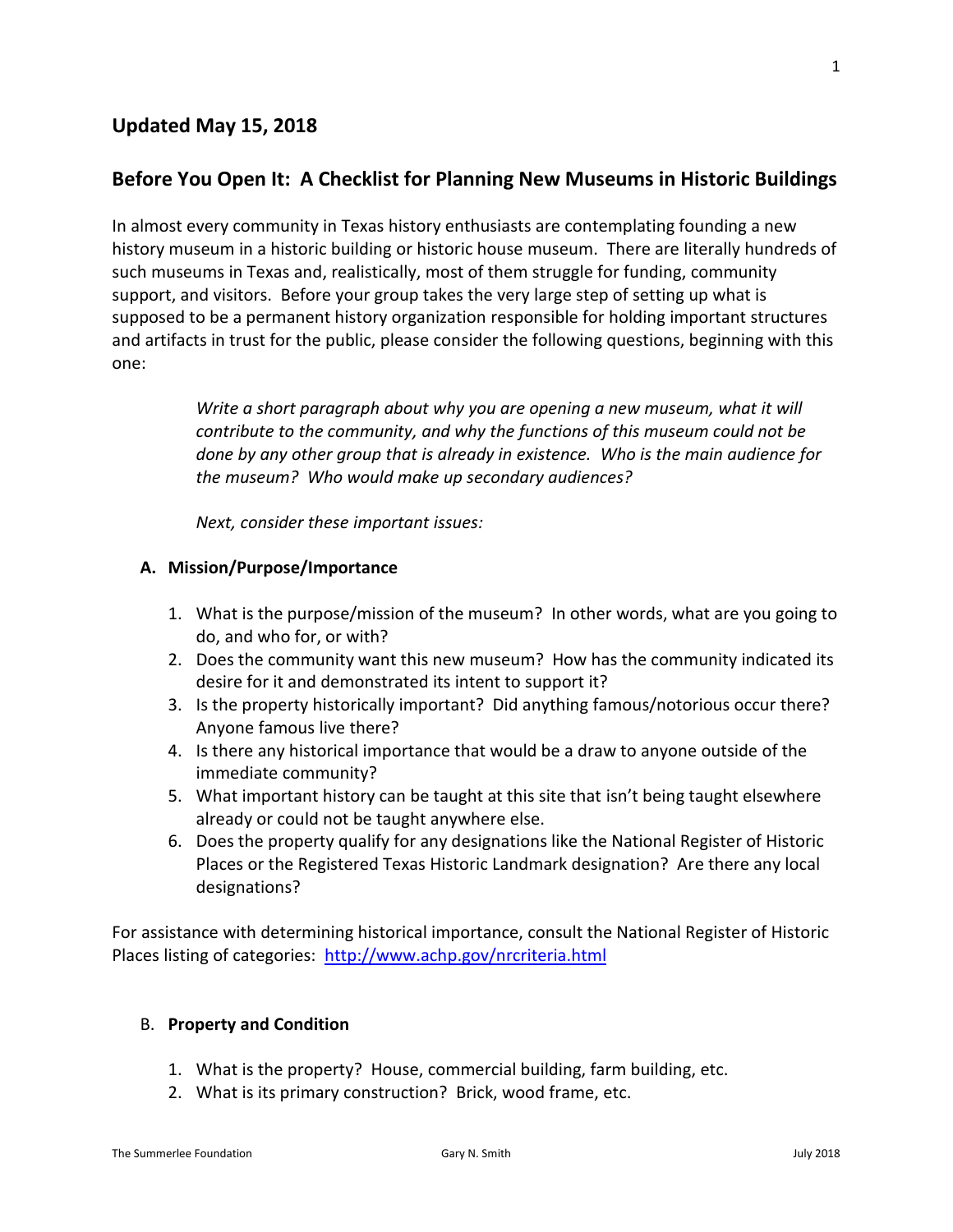- 3. Has it recently been occupied?
- 4. What was its most recent use?
- 5. What condition is it in?
- 6. Has the property been changed so much that most of the historic integrity is gone? Are any such changes permanent or reversible?
- 7. Does it have working electricity, air conditioning/heating, and plumbing?
- 8. Does the roof leak?
- 9. Does it show evidence of shifting/settling of the foundation?
- 10. How much land is included? How much has the landscape changed from what it was during the period of significance? Can the landscape be restored to the period of significance?
- 11. Where is the property located? What context is it in (residential, rural, commercial, etc.)?
- 12. What about access and parking?
- 13. Is the building on public or private property?
- 14. Who will pay property taxes and costs of a survey, a Phase I environmental study, etc.?

# **C. Furnishings, Collections, Archives**

- 1. Does the property include relevant furnishings---furnishings that belonged to the principal occupant?
- 2. Are the furnishings important? Are they related to the mission/purpose of the museum and the importance of the house?
- 3. Are there furnishings that are not in the structure---stored elsewhere?
- 4. What condition are the furnishings in?
- 5. Are there other important materials such as photographs, documents, and books?
- 6. Where would collections not needed for exhibit be stored? If off-site, what would be the cost?

# **D. Operations and Finances as a Museum**

- 1. What do you envision would happen at this museum?
- 2. What days/hours do you contemplate the museum being open?
- 3. What is the main source of income for the museum?
	- a. If the city/county, is there capital funding to establish the museum and
	- b. Will there be operations funds provided by the city/county on an annual basis to run the museum
	- c. Who would pay for the utilities?
- 4. What other sources of income are there?
- 5. Is there any endowment included with the property?
- 6. Is there a business plan for the museum and has a capital and an operations budget been prepared?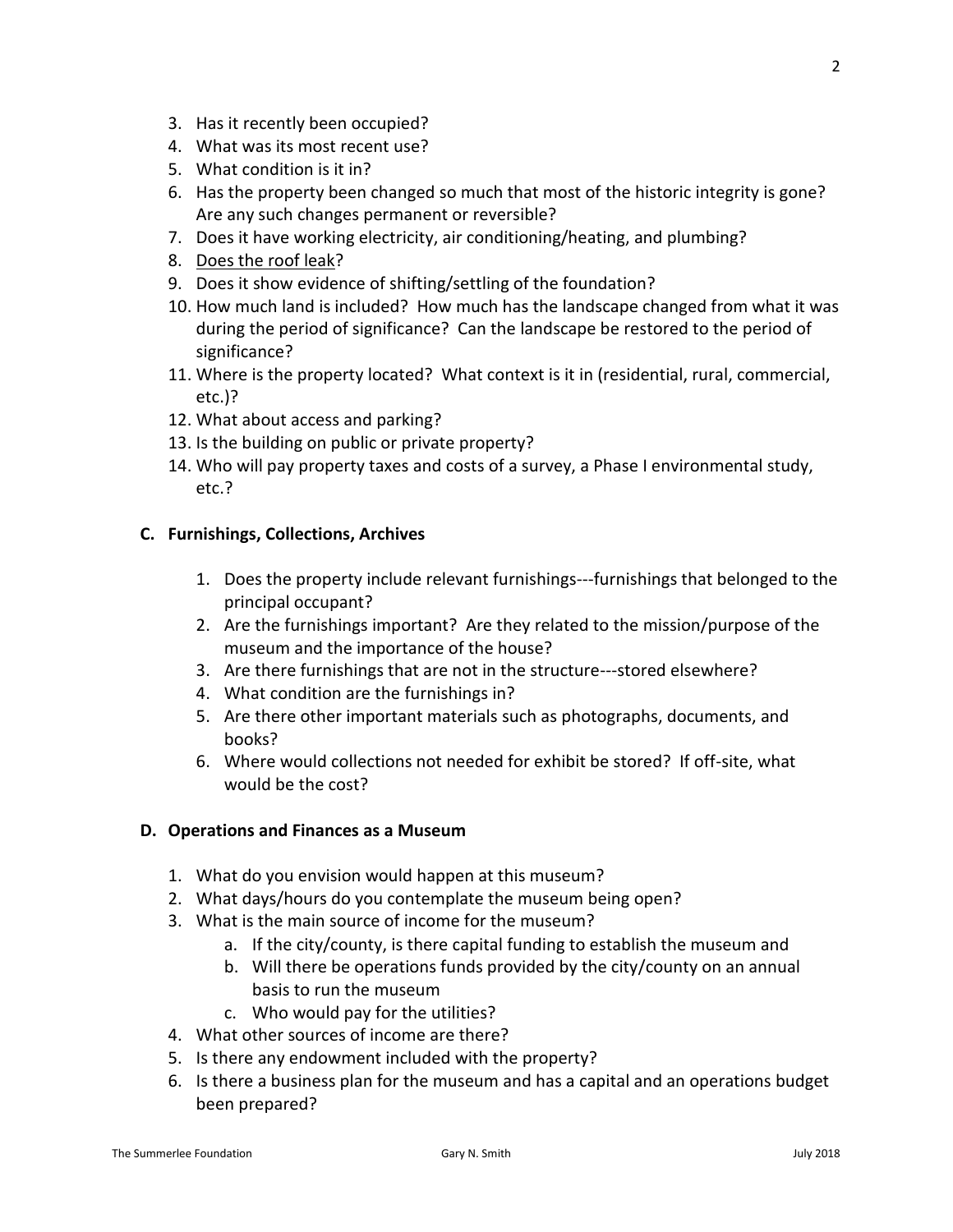- 7. What are the costs of locating a museum here? What are the property taxes, if any? How about insurance for the house and collections?
- 8. What other costs should be considered?
- 9. Who will actually work at the museum and operate it?
- 10. Are there readily available volunteers?

## **E. Governance**

- 1. Who will govern the museum? Private board, or public governmental agency or department, etc.?
- 2. Has a non-profit organization already been registered with the State of Texas and the Internal Revenue Service?
- 3. If private, how many people and what experience do they bring with them?
- 4. If public, what department, and do they have other cultural facilities in their domain?
- 5. If public/private partnership, what provisions will be made in writing to secure continued city support over what period of years?

## **F. Alternatives**

- 1. After answering all of the above questions, look again at your answer this question: why are you starting a new museum, and do you believe that what you are doing is not and cannot be done by any other group or organization?
- 2. Finally, consider the possible alternatives to starting a new museum as outlined in this publication available through the Texas Historical Commission. There are other ways to preserve and interpret history:

[http://www.thc.state.tx.us/public/upload/publications/Alternatives%20to%20Starting%](http://www.thc.state.tx.us/public/upload/publications/Alternatives%20to%20Starting%20a%20Museum%20Medallion%20Article%202013.pdf) [20a%20Museum%20Medallion%20Article%202013.pdf](http://www.thc.state.tx.us/public/upload/publications/Alternatives%20to%20Starting%20a%20Museum%20Medallion%20Article%202013.pdf)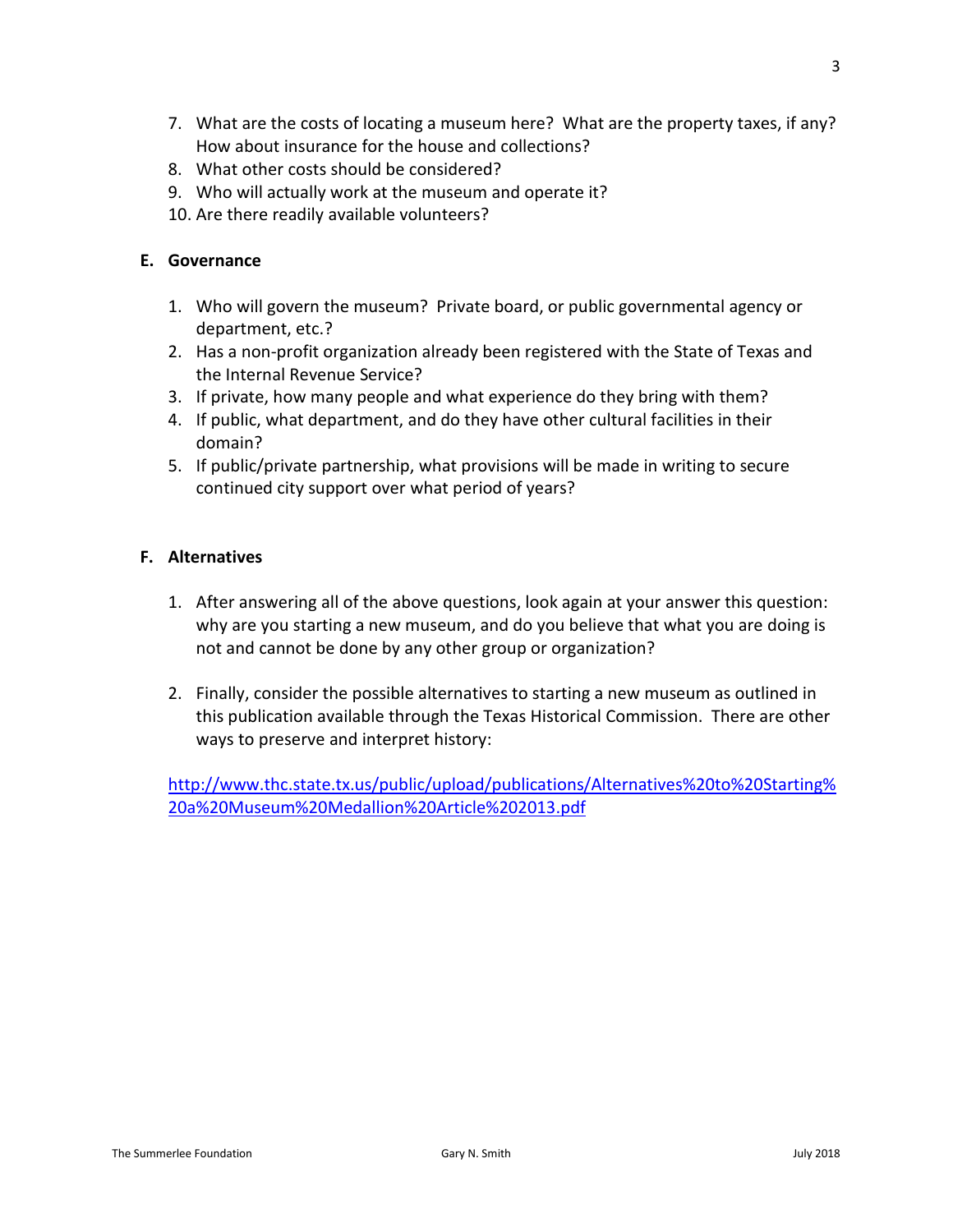#### **Additional Resources**

The following practical discussion about the possible opening of a new museum was delivered by Bob Bluthardt in Green County, Texas in 1997.

#### **A County Historical Museum?**

Presented at the Tom Green County Historical Society Meeting held at Fort Concho's Officers' Quarters 8

August 18, 1997; updated July 6, 2015

Robert F. Bluthardt Site Manager Fort Concho National Historic Landmark San Angelo, Texas

For more than a few years this community has discussed the possibility of a Tom Green County Historical Museum. As this city's cultural resources grow and improve, it is a good time to take another look at that idea from a more critical standpoint. To put it succinctly: what type of museum do we envision and how would it be created and operated? To quote the old newspaper reporter guideline: "Who, What, Where, When, Why and How."

Let us start with the question, WHY.. Why do we want to create a Tom Green County Museum? Usually, cultural institutions are created to fill a need not already served. Do we already have museums in the community? Certainly, we have Fort Concho, the San Angelo Museum of Fine Arts, the Railway Museum, Miss Hattie's, and the San Angelo Nature Center. And we have a number of exhibit and display venues with the Chicken Farm Art Center, Angelo State University, the many private galleries, and even some businesses and government agencies. But do any of these cover local history on a regular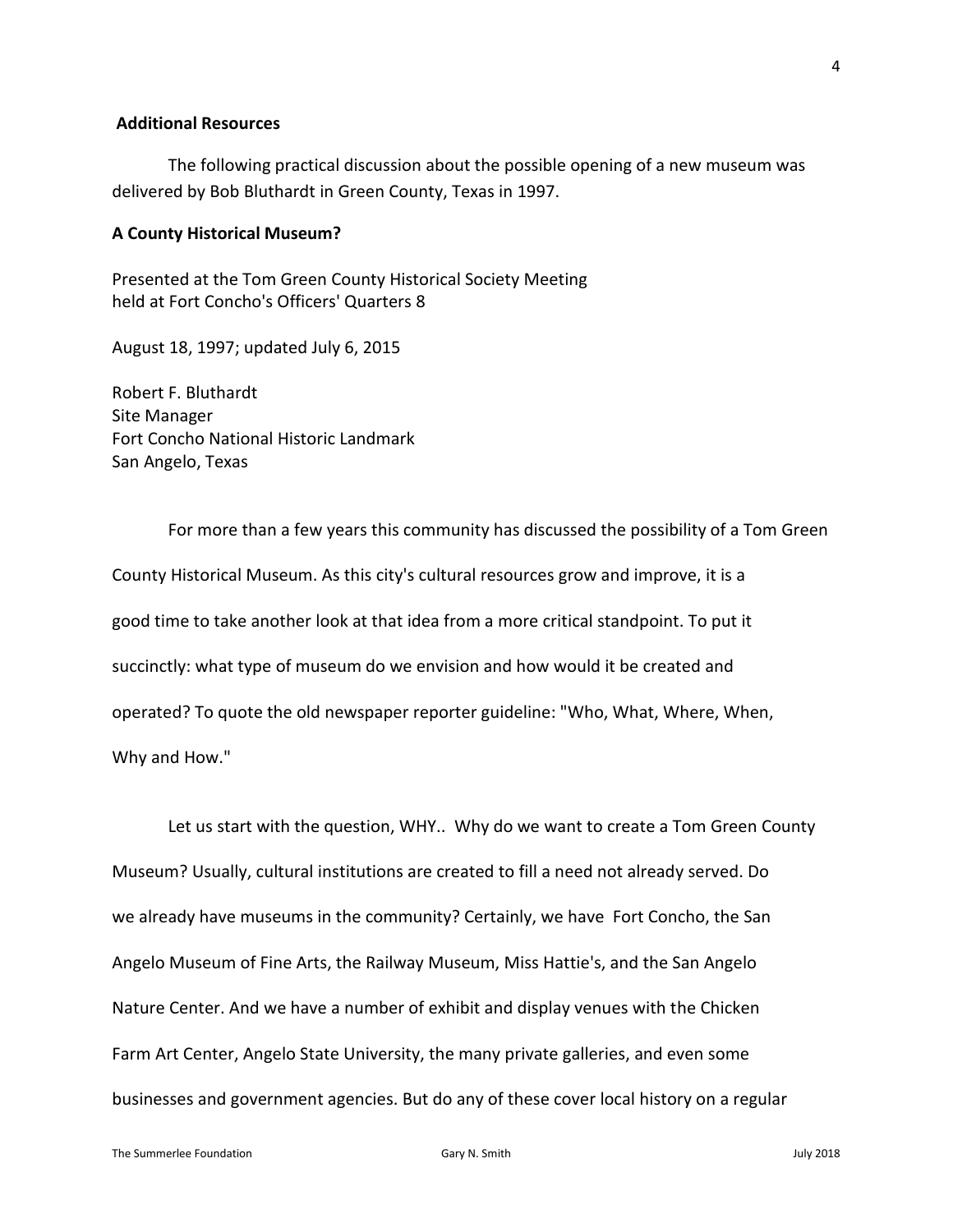basis? NO. Ironically, the institution where we meet used to cover practically all of the previously mentioned themes.

When Fort Concho was founded as a preservation project in the late 1920s, the leaders dreamed of preserving the entire 40/acre-30 building site but to use it in a very broad thematic way. Many among you can recall the fort displays on natural history, some local history, art, geology, photography; we even had a steam engine! In the past twenty years the fort has made tremendous progress and now looks more like a frontier army post on the exterior. Thus, interior exhibits and displays have been refined to reflect that new mission, The creation of an art museum, a nature center, and a railroad history came with assistance from Fort Concho, which, in turn, focused better on its military themes. Despite all these developments, a location for the official county museum remains' an issue.

The reasons for a new cultural facility cover the economic and educational. History museums have taken the concept of "heritage tourism," the marketing of history-related attractions, and converted it to justify their existence. In many cases the presence of a historic attraction does bring visitors who spend money in the community, new money that aids the tax base and supports jobs in hotels, restaurants, and retail. While a modest county museum would not realistically bring us thousands of guests, it would be a positive addition to an already impressive list of area attractions.

Museum still push the educational aspect, and that provides fewer economic features but more quality of life issues. While a true museum needs to collect and preserve, it also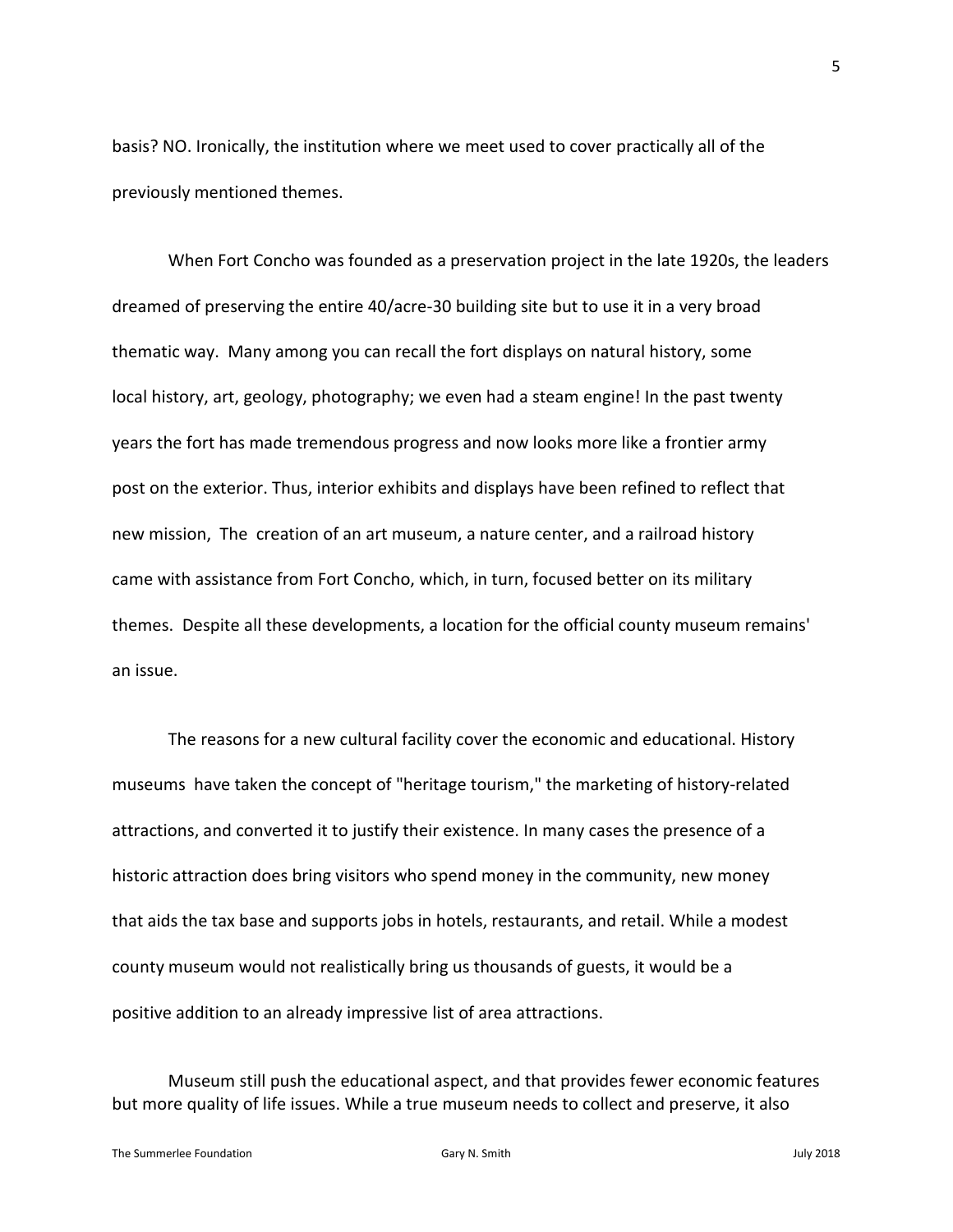must serve a public educational interest. This argument may not loosen purse strings and government support as it used to, but it remains a compelling argument. In smaller communities where the economic benefits of a museum are elusive, the educational, needs, a quality of life defense, and community pride and preservation of self identity remain.

So, in San Angelo we can declare that no current facility is taking that responsibility. And we know that a future museum would not duplicate any existing programs.

Next, where would we located such a museum? Of course, this question is tied to what type of museum we want, but let us examine some possible or common locations. Many country museums find homes in old courthouses. Well, Tom Green County does not have a used one for it demolished its Victorian classic of the 188s to make way for the current late 1920s version. Other communities house their local shrines in an old house, sometimes the home of a leading citizen, sometimes just an old structure that is important because it survived. The White-Poole House in Odessa reflects such a survivor.

Old homes do not always make the best locations for museums as they lack the proper heat and cooling, accessibility, parking, office, storage, and support space, and sometimes, a marketable location. Also, the theme of the house or its builder can overwhelm the totality of the museum's true mission. You must consider expenses as rehabbing an old home can be difficult. Museums are similar to restaurants: location- location--location!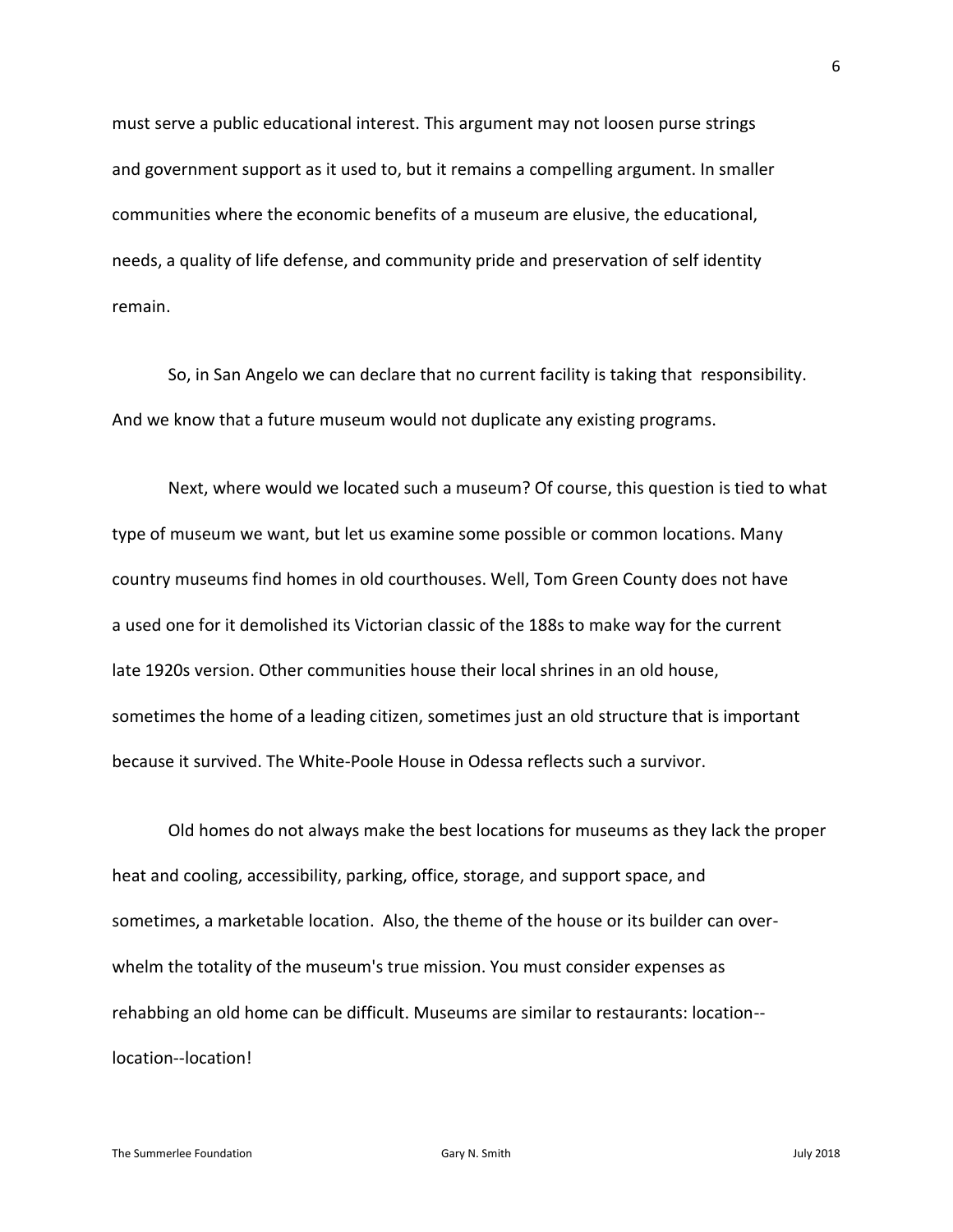So why don't we locate it near the current center of the city's expanding El Paseo de Santa

Angela. Go where the people are--or will be! If that is agreeable, then what structure? Will the Olde Towne project have a feasible structure? Probably not. Many have argued for a county museum at the fort. Precedent exists with our Robert Wood Johnson Museum of Frontier Medicine in the Post Hospital, the Concho Valley Pioneers Heritage Center in Officers' Quarters 1, and the Verizon/GTE Danner Museum of Telephony in Officers' Quarters 4. We also hosted the art museum for fifteen years. Only a few underused fort buildings offer a venue, and it would take advantage of a known location with successful programs and events.

WHAT would go into a county museum and what kind of a museum would we create? Museums have leapt far beyond the "grandmother's attic" concept of several generations past. There is an urge to show everything with a fear of open space. Guests see all; understand less; and wonder just what makes this collection any more special than the other local shrines they have endured. Certainly, any local history museum needs a thoughtful blend of artifacts, photos, and documents, supported by good technological aspects, that covers the county's people, places and events. Also critical is placing the local scene into regional, state and national context.

But who chooses what is exhibited and where is some of it to be found? The fort has some good material, so does the historical society, as does the West Texan Collection at ASU, as well as local citizens. Who chooses what events are important? Will any unpleasant issues be covered? Will it be thematic or chronological? How high-tech can it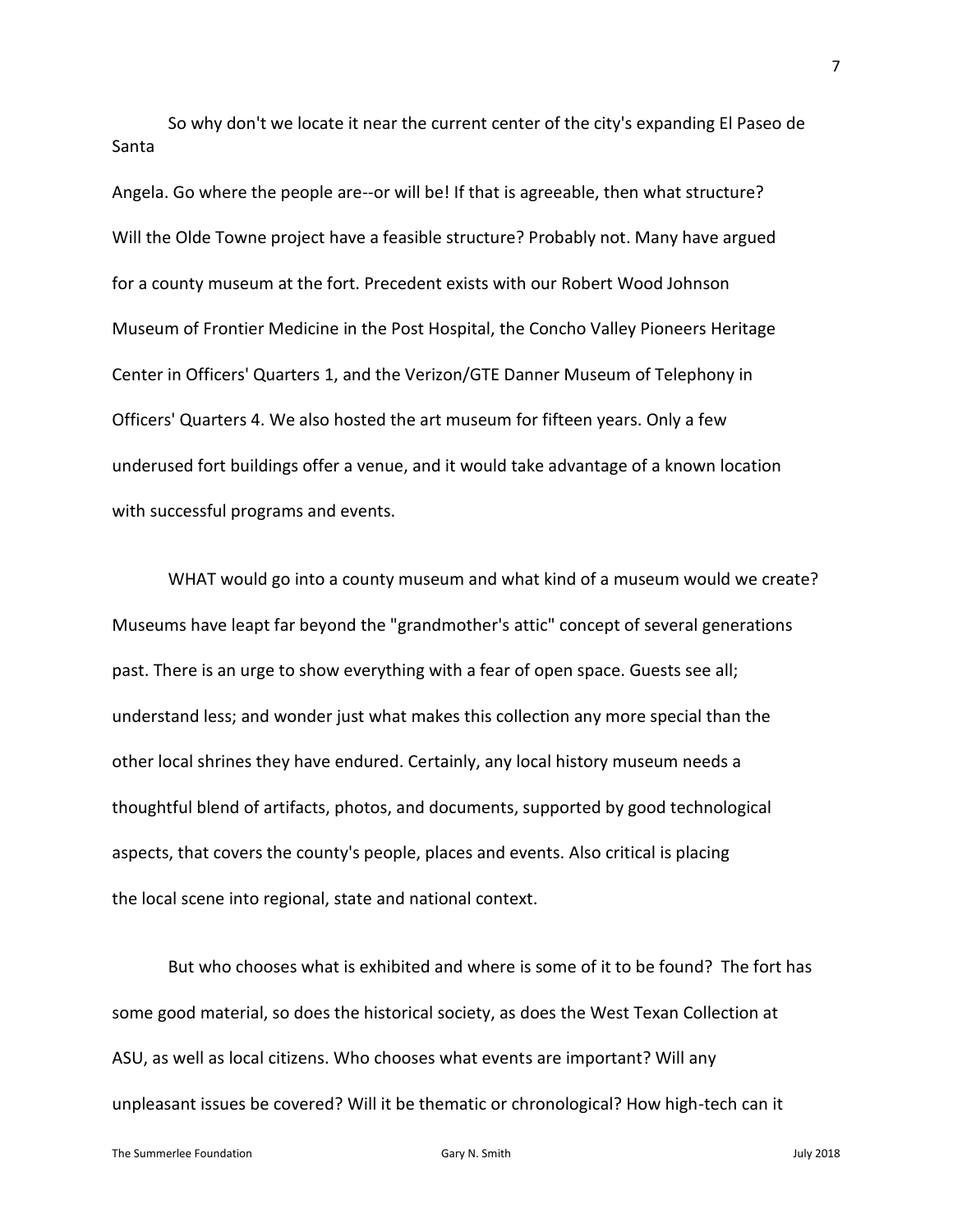be, given that museums now embrace the Disney-like aspect of our culture. How will the museum be laid out? We must consider these and many more questions.

WHO will oversee this process and the subsequent issues to be noted. Will there be a committee, a consultant's study, a government agency, a non-profit board? How will committee members be chosen and by whom, and how long do they serve? And that just starts the fun. If we create a county museum, will it have a board and who will serve on it? While these questions become more relevant upon the creation of a museum, they need serious thought before money is spent and a building is adopted or adapted.

And HOW will this museum be operated and funded, assuming that we can pay for its creation. Undercapitalization kills most new businesses, and the same holds true for museums. Building is fun, exciting, contagious; operations can be monotonous, static, and unpopular. But it has to be done! Insurance, utilities, supplies, not to count staff is there is any, can run up, even in the most modest operation. In a volunteer organization, and who would those volunteers be, costs also arise. Some organizations create guilds or volunteer groups, and that raises the organizational questions mentioned earlier.

Once built and open, museums need a regular routine and hours. What would those be and how will they be maintained?

Lastly we look at money, and let us call it exactly what it is, not revenue, income, support, or some other term. It is money. Money will build you a museum and money